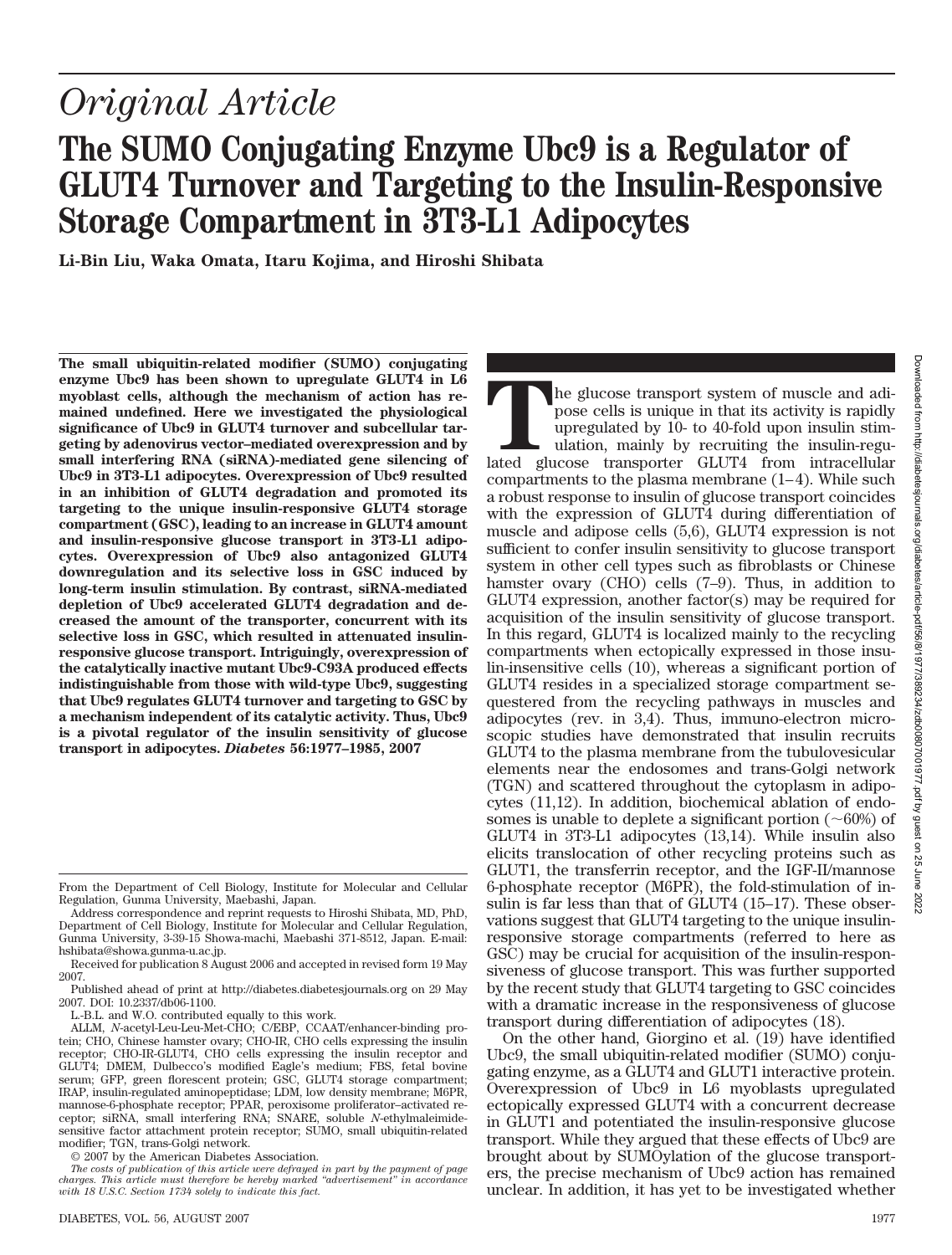

**FIG. 1. Expression and localization of Ubc9 in 3T3-L1 adipocytes.** *A***: 3T3-L1 preadipocytes were differentiated as described in RESEARCH DESIGN AND METHODS. At the indicated time points, cells were lysed and subjected to immunoblotting with anti-Ubc9 or anti-GLUT4 antibodies. The representative immunoblot data for Ubc9 and GLUT4 were shown (***left panel***). The relative amounts of Ubc9 were quantified and are shown as** the mean  $\pm$  SE (n = 3) (right panel). \*P < 0.05; \*\*P < 0.01 (vs. day 0). B: 3T3-L1 cells were differentiated and the mRNA levels of GLUT4 and Ubc9 were measured by quantitative real-time RT-PCR. Results are shown as the mean  $\pm$  SE ( $n = 4$ ). \* $P < 0.01$  (vs. day 0). *C*: The plasma **membrane, high-density microsome fraction and LDM fractions were prepared from differentiated 3T3-L1 adipocytes treated without or with insulin (100 nmol/l) for 30 min and subjected to immunoblotting with anti-Ubc9 antibody. HDM, high-density microsome fraction; LDM, low density microsome fraction; Memb, membrane fraction; PM, plasma membrane fraction; Sol, soluble fraction.** *D***: The subcellular localization of Ubc9 and GLUT4 in 3T3-L1 adipocytes. Differentiated 3T3-L1 adipocytes stimulated without or with insulin (100 nmol/l) for 30 min were immunostained for GLUT4 (red) and Ubc9 (green) and the images obtained by confocal microscopy as described under RESEARCH DESIGN AND METHODS.** *E***: The subcellular localization of Ubc9 (red) and Syntaxin6 (green) in 3T3-L1 adipocytes.**

the observations in L6 myoblasts would be applicable to the physiological insulin-sensitive cells. Nevertheless, their study raised the possibilities that GLUT4 expression level may be regulated by posttranscriptional or posttranslational mechanisms and that Ubc9 may be a regulator of insulin sensitivity of glucose transport.

In the present study, by adenovirus-mediated overexpression and small interfering RNA (siRNA)-mediated knockdown of Ubc9, we investigated the physiological role of Ubc9 in 3T3-L1 adipocytes. We demonstrate here that Ubc9 is a crucial regulator of GLUT4 targeting and turnover in 3T3-L1 adipocytes and plays an indispensable role in the acquisition of insulin sensitivity of glucose transport.

#### **RESEARCH DESIGN AND METHODS**

**Antibodies.** Antibodies for GLUT4, GLUT1, insulin-regulated aminopeptidase (IRAP), vesicle-associated membrane protein-2 (VAMP-2), and syntaxin 4 were described previously (20,21). Anti–syntaxin 6 and anti-sortilin antibodies were obtained from Transduction Laboratories. Anti-Ubc9 antibody was from Oncogene Research Products. Anti-transferrin receptor and anti–SUMO-1 antibodies were from Zymed Laboratories. Anti-Akt and anti–phospho-Akt (Ser473) antibodies were from Cell Signaling Technology. Anti–peroxisome proliferator–activated receptor (PPAR)-γ, anti–CCAAT/enhancer-binding protein (C/EBP)- $\alpha$ , and anti-C/EBP $\beta$  antibodies were from Santa Cruz.

**Cell culture.** 3T3-L1 cells maintained in Dulbecco's modified Eagle's medium (DMEM) supplemented with 75  $\mu$ g/ml penicillin, 100  $\mu$ g/ml streptomycin, and 10% calf serum at  $37^{\circ}$ C in a humidified atmosphere of 5% CO<sub>2</sub> were differentiated into adipocytes as described by Student et al. (22). Briefly, 2 days after confluence, the medium was replaced with fresh medium containing 10% fetal bovine serum (FBS), 0.5 mmol/l 3-isobutyl-1-methylxanthine, 1 mol/l dexamethasone, and  $1.7 \mu m$ ol/l insulin. Forty-eight hours later, the medium was replaced with fresh medium containing  $10\%$  FBS and  $1.7 \mu$ mol/l insulin. After 48 h, cells were maintained in DMEM containing 10% FBS.

CHO cells expressing the insulin receptor and GLUT4 (CHO-IR-GLUT4) were maintained as described previously (23).

**Retrovirus production and infection.** Platinum-E ecotropic retrovirus packaging cells provided by Toshio Kitamura (University of Tokyo) were maintained in DMEM supplemented with 10% FBS, 1  $\mu$ g/ml puromycin, 10  $\mu$ g/ml blasticidine, 75  $\mu$ g/ml penicillin, and 50  $\mu$ g/ml streptomycin and transfected with the retrovirus vector pB–GLUT4–myc7–green florescent protein (GFP) provided by H.F. Lodish (Massachusetts Institute of Technology), using FuGene 6 transfection reagent (Roche Applied Science). Media containing recombinant retroviruses were harvested 24 h after transfection and used to infect 3T3-L1 preadipocytes. The recombinant retrovirus was expressed with an efficiency of  $> \! 80\%$  as assessed by GFP fluorescence.

Adenovirus vectors. The cDNA for mouse Ubc9 was provided by René Bernards (the Netherlands Cancer Institute). The C93A mutation was introduced by using the QuickChange II Site-Directed Mutagenesis Kit (Stratagene). The recombinant adenoviruses encoding either wild-type or C93A mutant Ubc9 were generated using the ViraPower Adenoviral Expression System (Invitrogen) according to the manufacturer's instructions. The recombinant adenoviruses were amplified in 293 cells and purified by CsCl gradient centrifugation. Either 3T3-L1 adipocytes or CHO-IR-GLUT4 cells were infected with the virus at the MOI (multiplicities of infection) as indicated. The efficiency of adenovirus-mediated gene transfer was  $>90\%$  at an MOI of 50 pfu/cell as measured by histocytochemical staining for  $\beta$ -galactosidase in LacZ-infected cells.

**Quantitative RT-PCR.** Total RNA was extracted from 3T3-L1 cells using the TRIzol reagent (Life Technologies) and transcribed into cDNA. Quantitative PCR was conducted in 20-µl reactions containing SYBR Premix Ex Taq (Takara Bio) using the ABI PRISM 7700 sequence detection system (Applied Biosystems). The oligonucleotide primers for mouse GLUT4, GLUT1, Ubc9, and  $\beta$ -actin were purchased from Takara Bio. Reaction mixtures were incubated for an initial denaturation at 95°C for 10 s, followed by 40 PCR cycles. Each cycle consisted of 95°C for 5 s and 60°C for 30 s. The mRNA levels of all genes were normalized using  $\beta$ -actin as internal control.

**RNA interferance.** Ubc9 siRNA and control (nonsilencing) siRNA were purchased from Qiagen. The sequence of the Ubc9 siRNA was targeted to base pairs 389–409 of the mouse Ubc9 cDNA. The dsRNA oligonucleotides used were 5'-AAGCAGAGGCCTACACAATdTdT-3' (sense) and 5'-AAATTGTGTAG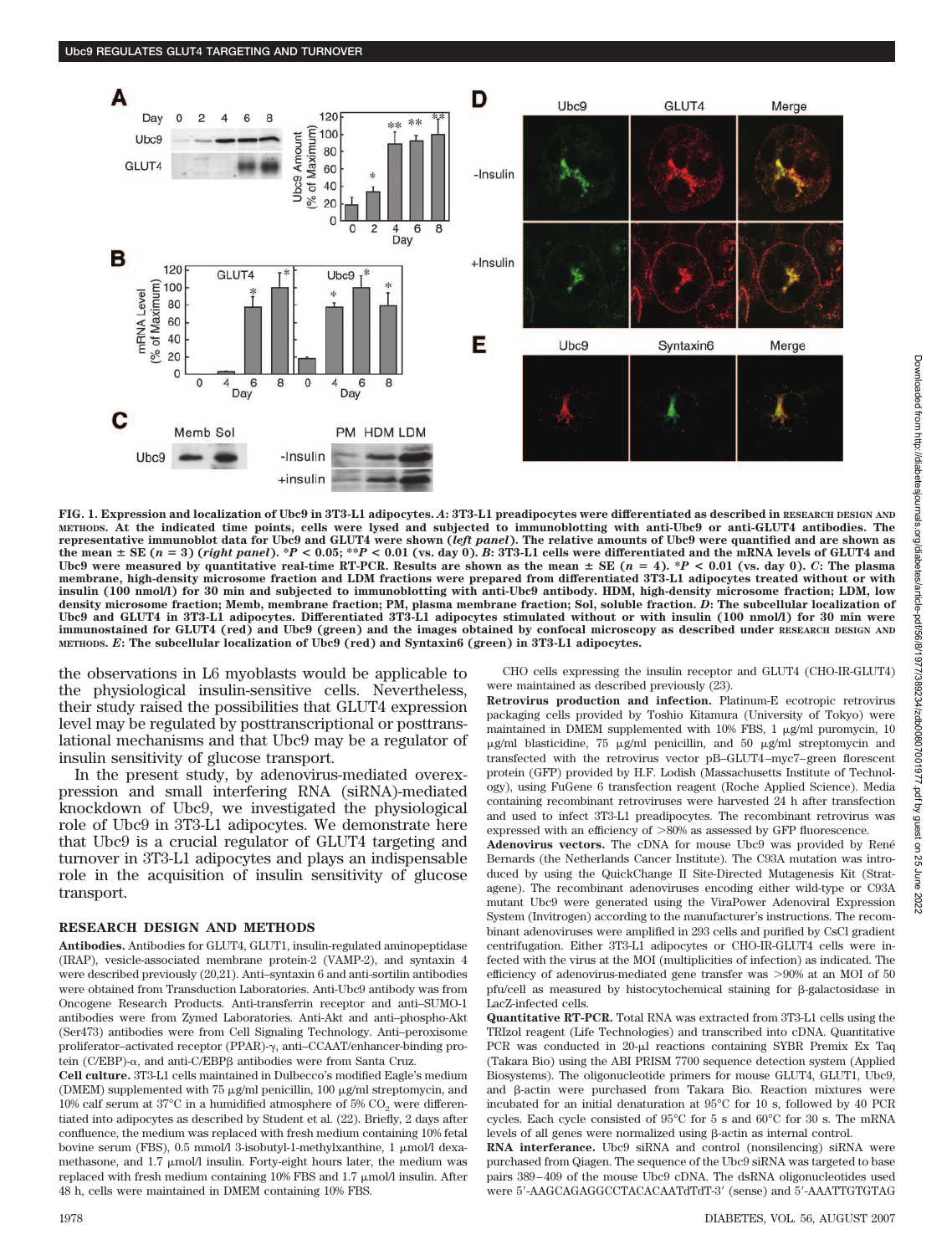## **L.-B. LIU AND ASSOCIATES**



**FIG. 2. Insulin-responsive glucose transport and subcellular distribution of GLUT4.** *A***: Effects of insulin on glucose transport activity. Differentiated 3T3-L1 adipocytes, CHO-IR cells, or CHO-IR-GLUT4 cells in 12-well plates were stimulated without or with 100 nmol/l insulin for 30 min. Then the glucose transport activity was measured as described under RESEARCH DESIGN AND METHODS. Results are shown as the mean SE (***n* - **3– 6) of the fold-stimulation over the basal transport activity. \****P* **< 0.01 (vs. plus insulin value in 3T3-L1 adipocytes).** *B***: Iodixanol gradient analysis of the subcellular distribution of GLUT4. 3T3-L1 adipocytes or CHO-IR-GLUT4 cells were stimulated with or without 100 nmol/l insulin for 30 min at 37°C. The LDM fractions were prepared and subjected to iodixanol gradient centrifugation as described in RESEARCH DESIGN AND METHODS. Fractions were collected and immunoblotted with an anti-GLUT4 antibody. The representative immunoblot data (***upper panels***) and the relative amounts of GLUT4 are shown as the percentage of the peak value of peak 2 in the basal cells (***lower panels***). Results are shown as the mean SE (***n* - **3).** *C***: Distribution of various proteins in 3T3-L1 adipocytes. The LDM fraction from 3T3-L1 adipocytes was separated by iodixanol gradient centrifugation, and the fractions were subjected to immunoblotting with the indicated antibodies. TfR, transferrin receptor.** *D***: Distribution of GLUT4-myc7-GFP in 3T3-L1 preadipocytes. The LDM fraction was obtained from 3T3-L1 preadipocytes expressing GLUT4-myc7-GFP and subjected to iodixanol gradient analysis. The fractions were immunoblotted for GLUT4.** *E***: The iodixanol gradient fractions obtained from 3T3-L1 adipocytes were immunoblotted with anti-Ubc9 antibody.**

GCCTCTGCdTdT-3 (antisense). 3T3-L1 adipocytes were transfected with either control or Ubc9 siRNA by using RNAiFect reagent (Qiagen).

**Measurement of GLUT4 turnover.** Cells in a 60-mm dish were washed and incubated in methionine-free DMEM for 30 min at 37°C, followed by pulselabeling in methionine-free DMEM containing 5% dialysed FBS and 110  $\mu$ Ci/dish of  $\int^{35}$ S]methionine (PerkinElmer Life Sciences) for 12 h. The cells were washed with PBS and incubated in complete DMEM supplemented with 10% FBS and 100  $\mu$ g/ml of L-methionine.

The labeled cells were washed with ice-cold PBS and homogenized in 1 ml lysis buffer (150 mmol/l NaCl, 1.0% NP-40, 0.1% SDS, 1 mmol/l EDTA/Na, and 50 mmol/l Tris/Cl, pH 8.0), followed by centrifugation at 12,000*g* for 10 min at 4°C. The supernatant was precleared by incubation for 2 h at 4°C with 40  $\mu$ l protein A-Sepharose beads (50% vol/vol) loaded with rabbit nonimmune serum. The beads were sedimented by centrifugation and the supernatant incubated with 10  $\mu$ l rabbit anti-GLUT4 or nonimmune serum for 1 h at 4°C. Then  $40$   $\mu$ l protein A-Sepharose beads were added and the incubation continued overnight. The beads were washed once with lysis buffer containing 0.5% NP-40, once with lysis buffer containing 1 mol/l NaCl, twice with lysis buffer containing 0.5% NP-40, and once with PBS. The proteins were eluted from the beads by incubation in SDS sample buffer for 1 h at 37°C and subjected to SDS-PAGE and autoradiography using the BAS-1800 II bioimaging analyzer (Fuji Photo Film). The GLUT4 bands were identified by

immunoblotting the lysate of unlabeled cells. The radioactivities of the GLUT4 bands were quantified with Image Gauge software (Fuji Photo Film). The radioactivity of immunoprecipitated GLUT4 was calculated by subtracting the radioactivity obtained with nonimmune serum.

**Subcellular membrane fractionation.** Cells were homogenized in ice-cold STE buffer (250 mmol/l sucrose, 10 mmol/l Tris/Cl, pH 7.4, and 1 mmol/l EDTA) and subjected to subcellular fractionation as described previously (20).

**Iodixanol gradient analysis.** Cells were washed and homogenized in ice-cold HES buffer (20 mmol/l HEPES/Na, pH 7.4, 1 mmol/l EDTA, and 250 mmol/l sucrose) containing complete protease inhibitor cocktail (Roche Diagnostics). The low density membrane (LDM) fraction prepared as described above was resuspended in HES buffer containing 14.0% (vol/vol) iodixanol solution. After centrifugation in a 5-ml sealed tube at 4°C with P100-VT vertical rotor (Hitachi) at 265,000*g* for 2.5 h with brake free, fractions (0.3 ml) were collected starting from the bottom of the tube.

**Immunoblotting.** Cells were homogenized in PBS containing complete protease inhibitor cocktail, followed by centrifugation for 5 min at 5,000 rpm at 4°C. The supernatant was subjected to immunoblotting as described previously (21). The blots were visualized by using enhanced chemiluminescence or the ECL plus system (Amersham Biosciences) and LAS-3000 lumi-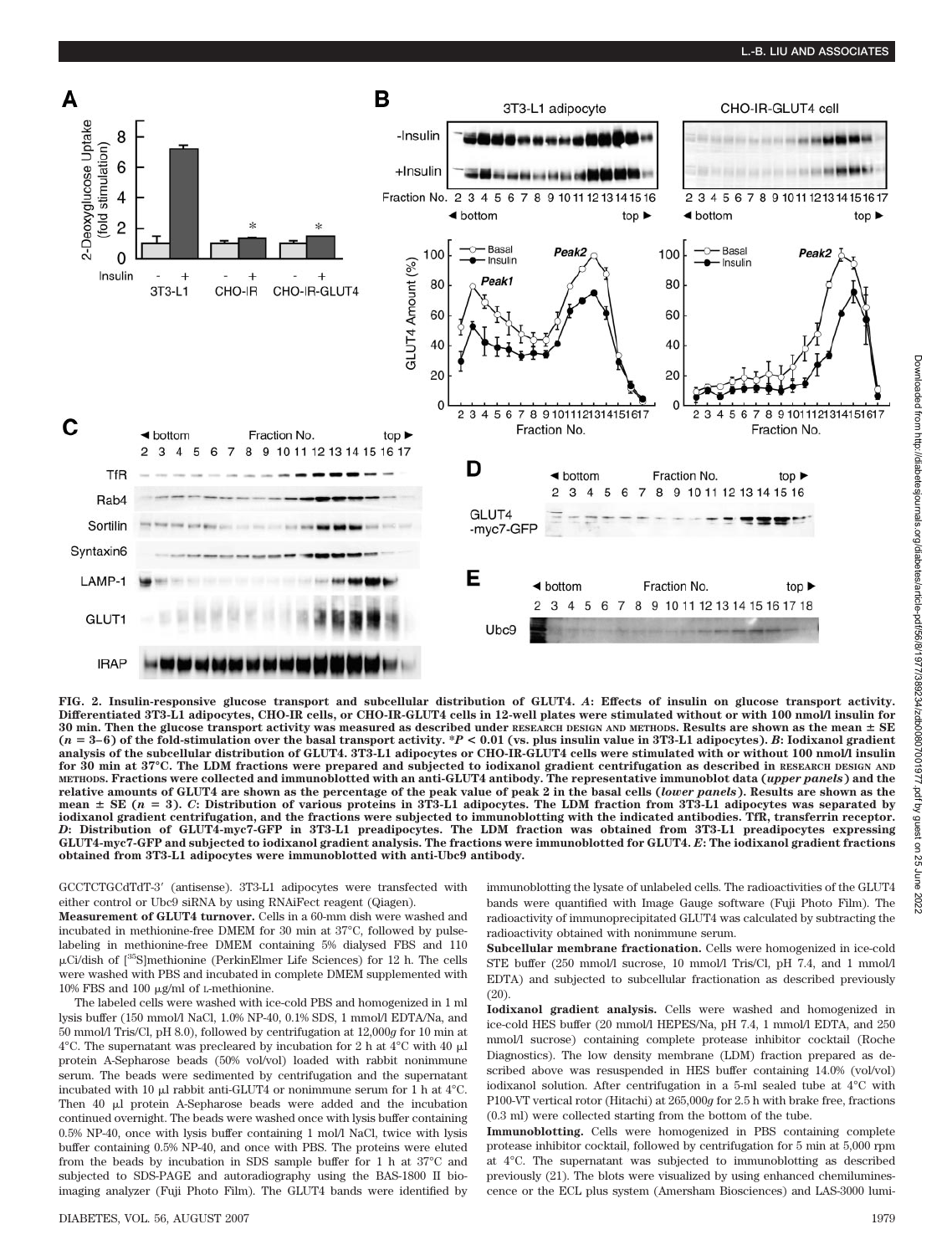

**FIG. 3. Effects of overexpression of Ubc9 in 3T3-L1 adipocytes.** *A***: Effects of Ubc9 overexpression on GLUT4 and GLUT1. Differentiated 3T3-L1 adipocytes were infected with adenoviruses carrying LacZ (L), Ubc9 (WT), or Ubc9-C93A (C93) at the indicated virus titer (MOI) and incubated for 48 h. At the end of incubation, cells were lysed and subjected to immunoblotting for GLUT4, GLUT1, or Ubc9.** *B***: Iodixanol gradient analysis of the subcellular distribution of GLUT4. 3T3-L1 adipocytes were infected with adenoviruses (at 50 MOI) carrying LacZ or Ubc9 and incubated for 48 h in DMEM with 10% FBS, followed by incubation in serum-free DMEM for 3 h. At the end of incubation, cells were homogenized and the LDM fraction was prepared, which was subjected to iodixanol gradient centrifugation. Fractions were collected and immunoblotted with anti-GLUT4 antibody (***upper panel***). The relative amounts of GLUT4 were quantified and shown as the percentage of the peak value of peak 2 in the LacZ cells (***lower panel***). Results are the mean SE (***n* - **3). \****P* **< 0.01 (vs. LacZ).** *C***: Effects of Ubc9 overexpression on insulin-stimulated glucose transport. Differentiated 3T3-L1 adipocytes in 12-well plates were infected without (control) or with adenoviruses (at 50 MOI) containing LacZ, Ubc9, or Ubc9-C93A and incubated for 48 h. Then, cells were serum-starved for 3 h before stimulation without or with 100 nmol/l** insulin for 30 min and subjected to the measurement of glucose transport activity. Data were shown as the mean  $\pm$  SE ( $n = 4-6$ ).  $^{\ast}P$  < 0.01 (vs. **plus insulin value of control cells).** *D***: Effects of Ubc9 overexpression on transcription factors and SNAREs. The cell lysates prepared as in** *A* **were** subjected to immunoblotting for PPAR<sub>Y</sub>, C/EBP $\alpha$  and  $\beta$ , syntaxin 4, and VAMP-2. E: Effect of Ubc9 overexpression on insulin-stimulated Akt **phosphorylation. 3T3-L1 adipocytes were infected with adenoviruses as in** *A* **before stimulation without or with 100 nmol/l insulin for 15 min. Then, cells were lysed and subjected to immunoblotting with anti-Akt and anti–phospho-Akt antibodies.** *F***: Detection of SUMOylated proteins in 3T3-L1 adipocytes. Cells were infected with adenoviruses (at 50 MOI) containing LacZ, Ubc9, or Ubc9-C93A and incubated for 48 h. Then, cells were lysed in a buffer containing 25 mmol/l Tris/Cl, pH 8.0, 150 mmol/l NaCl, 1% NP-40, 0.1% SDS, 0.5% sodium deoxycholate, 1 mmol/l DTT, 5 mmol/l EDTA, 10 mmol/l** *N***-methylmaleimide, 0.2 mmol/l iodoacetic acid, and complete protease inhibitor cocktail and subjected to immunoprecipitation and immunoblotting with anti–SUMO-1 antibody.** *G***: Confocal images of the subcellular distribution of wild-type and C93A mutant Ubc9 in 3T3-L1 adipocytes. Differentiated adipocytes were infected with adenovirus containing Ubc9 or Ubc9-C93A and incubated for 48 h. Ubc9 (red) and the nuclei (blue) were visualized with anti-Ubc9 antibody and 4,6-diamidino-2-phenylindole (DAPI), respectively.**

nescent image analyzer (Fuji Photo Film). The intensities of the blots were quantified with Image Gauge software.

## **Immunofluorescence microscopy.** 3T3-L1 adipocytes on cover slips were fixed with 3% (wt/vol) paraformaldehyde, immunostained with anti-GLUT4 (1:1,000), anti-Ubc9 (1:1,000), or anti-Syntaxin6 (1:1,000) antibodies and Alexa Fluor488- or Alexa Fluor 568-conjugated secondary antibodies (1:1,000) and observed by laser confocal microscopy as described previously (21,23).

**Glucose transport assay.** Cells in a 12-well culture dish were serum-starved for 3 h and incubated in Buffer A (25 mmol/l Krebs-Ringer Hepes, pH 7.4, containing 0.4% BSA and 3 mmol/l sodium pyruvate) for 1 h at 37°C, followed by stimulation with insulin (100 nmol/l) for 30 min. Cells were then incubated with 0.1 mmol/l 2-[1,2- ${}^{3}$ H]deoxy-D-glucose (0.8 µCi/well) for 10 min. Nonspecific uptake was measured in the presence of  $1 \mu \text{mol}/l$  cytochalasin B. At the end of incubation, cells were washed with ice-cold Buffer A and lysed in 0.4% SDS. The radioactivity in the lysate was counted with a scintillation counter. **Statistics.** Data are expressed as means  $\pm$  SE for the number of experiments indicated. Statistical significance between means was evaluated by the Student's *t* test.

# **RESULTS**

As shown in Fig. 1*A* and *B*, the protein and mRNA levels of Ubc9 increased with differentiation of 3T3-L1 cells. In differentiated 3T3-L1 adipocytes, Ubc9 was found in both the soluble and membrane fractions (Fig. 1*C*). In the latter, Ubc9 was found predominantly in the LDM fraction, which was not affected with insulin stimulation. Immunofluorescence staining showed a concentration of Ubc9 in the perinuclear region colocalized with GLUT4 (Fig. 1*D*) as well as Syntaxin6 (Fig. 1*E*), suggesting that Ubc9 is mainly associated with TGN.

Next we examined the relevance of the subcellular targeting of GLUT4 to the insulin sensitivity of glucose transport. As shown in Fig. 2*A*, insulin stimulated glucose transport 7.2-fold in 3T3-L1 adipocytes, whereas its effects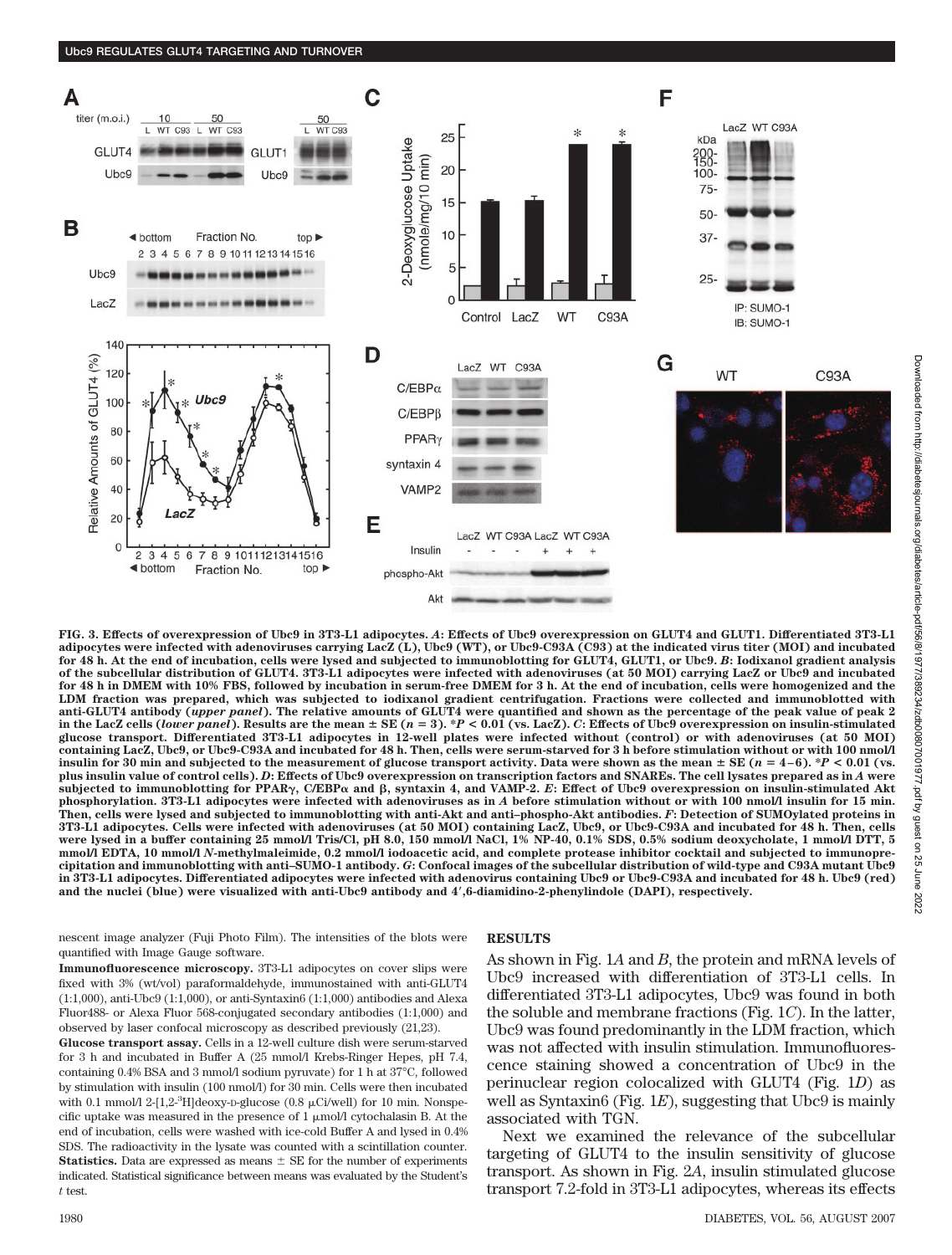

**FIG. 4. Ubc9 overexpression retards GLUT4 degradation.** *A***: Effects of Ubc9 overexpression on the mRNA levels of GLUT4 and GLUT1. Differentiated 3T3-L1 adipocytes were infected without (none) or with adenovirus (at 50 MOI) containing LacZ, Ubc9 (WT), or Ubc9-C93A (C93A) and incubated for 48 h. Cells were lysed and the mRNA levels of GLUT4 and GLUT1 measured by real-time RT-PCR as described in RESEARCH DESIGN AND METHODS.** *B***: Identification of GLUT4 band in autoradiogram. 3T3-L1 adipocytes were pulse labeled with [35S]methionine for 12 h. Then, cells were lysed and GLUT4 immunoprecipitated from the cell lysate and subjected to autoradiography as described in RESEARCH DESIGN AND METHODS. Representative autoradiogram of immunoprecipitates with nonimmune (***lane 1***) or anti-GLUT4 serum (***lane 2***). Lysate of nonlabeled cells were immunoblotted with anti-GLUT4 antibody (***lane 3***).** *C* **and** *D***: Effects of Ubc9 overexpression on GLUT4 (***C***) and GLUT1 (***D***) turnover in 3T3-L1 adipocytes. Differentiated 3T3-L1 adipocytes were infected with adenovirus containing LacZ or Ubc9 and incubated for 24 h before pulse labeling with [35S]methionine for 12 h. Then, cells were washed and chased in fresh medium for the indicated periods. At the end of incubation, GLUT4 or GLUT1 was immunoprecipitated from the cell lysate and subjected to autoradiography as described in RESEARCH DESIGN AND METHODS.** *Upper panels***: Representative autoradiogram data.** *Lower panels***: 35S radioactivities in the GLUT4 or GLUT1 bands expressed as the percentage of the initial value. Results are shown as the mean**  $\pm$  **SE (** $n = 4$ **). \****P* **< 0.05; \*\****P* **< 0.01 (vs. LacZ).** 

were 1.3- and 1.5-fold in CHO cells expressing the insulin receptor (CHO-IR) and CHO-IR-GLUT4 cells, respectively. Thus, overexpression of GLUT4 in CHO-IR cells insignificantly potentiated the insulin responsiveness of glucose transport. To analyze the subcellular distribution of GLUT4, we separated the LDM fractions from 3T3-L1 adipocytes or CHO-IR-GLUT4 cells by iodixanol gradient centrifugation (24). As shown in Fig. 2*B*, two distinct GLUT4-containing membrane peaks (peaks 1 and 2) were resolved from the LDM fraction of 3T3-L1 adipocytes. Insulin recruited GLUT4 predominantly from peak 1, although the hormone also recruited GLUT4 from peak 2 to a lesser degree. By contrast, GLUT4 was found mainly in the lighter peak (peak 2) in CHO-IR-GLUT4 cells. Peak 2 coincided with the proteins resident in the endosomes (GLUT1, the transferrin receptor, and Rab4) and the TGN (syntaxin 6 and sortilin), whereas peak 1 was almost devoid of those proteins (Fig. 2*C*). Thus, peak 1 would correspond to the insulin-responsive GSC sequestered from the recycling compartments. This peak was absent before differentiation of 3T3-L1 adipocyte, since GLUT4 myc7-GFP was targeted exclusively to peak 2 in 3T3-L1 preadipocytes (Fig. 2*D*), in which the fold stimulation with insulin of glucose transport was 1.6-fold (data not shown). Thus, the insulin responsiveness of glucose transport apparently depends on the targeting of GLUT4 to GSC.

Ubc9 coincided with peak 2 but not peak 1 in 3T3-L1 adipocytes (Fig. 2*E*). Although an intense band of Ubc9 was also found in fraction 2, GLUT4 was not present in this fraction, and its significance is unclear.

Next, we overexpressed Ubc9 in 3T3-L1 adipocytes using adenovirus vector and analyzed the GLUT4 amount and subcellular distribution as well as the glucose transport activity. As shown in Fig. 3*A*, overexpression of Ubc9 significantly increased GLUT4 amount (by  $\sim 60\%$  at 50 MOI) without affecting GLUT1, the amount of which was not altered even at 72 and 96 h after infection (data not shown). Iodixanol gradient analyses demonstrated that although GLUT4 was increased in both peaks, the increment was significantly larger in peak 1 than 2, indicating that GLUT4 was preferentially targeted to GSC by Ubc9 overexpression (Fig. 3*B*). These changes were accompanied with potentiation of the insulin-responsive glucose transport by  $\sim$  60% (Fig. 3*C*). Ubc9 overexpression did not affect the amounts of PPAR $\gamma$  and C/EBP $\alpha$  and  $\beta$ , the transcription factors involved in adipocyte differentiation (25,26), or those of syntaxin 4 and VAMP-2, the soluble *N*-ethylmaleimide-sensitive factor attachment protein receptor (SNARE) proteins implicated in GLUT4 translocation (3) (Fig. 3*D*). Likewise, the insulin-stimulated Akt phosphorylation was not altered (Fig. 3*E*). Ubc9 overex-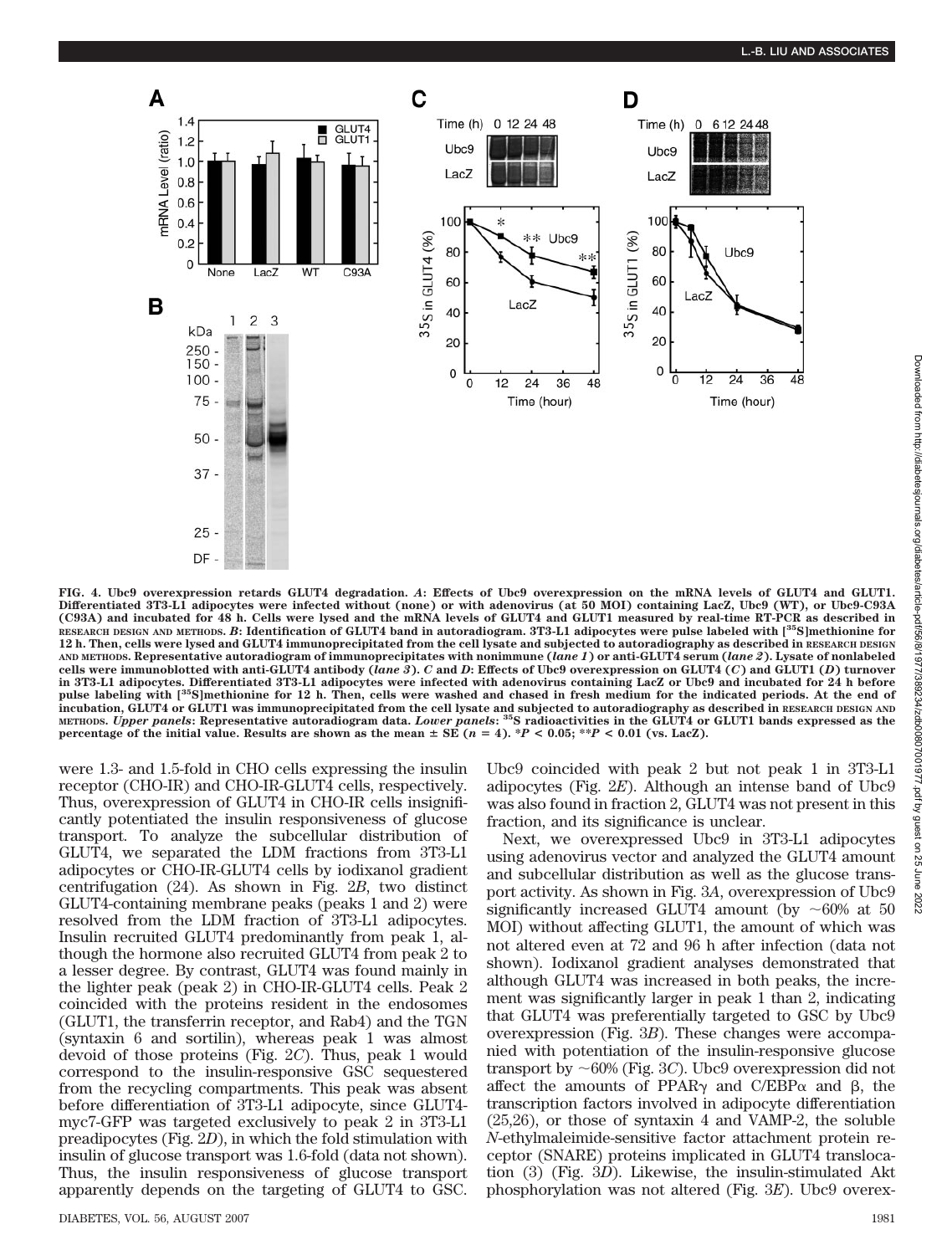

**FIG. 5. Effects of Ubc9 overexpression in CHO-IR-GLUT4 cells.** *A***: CHO-IR-GLUT4 cells were infected with adenoviruses (at 50 MOI) containing LacZ or Ubc9 and incubated for 48 h. At the end of incubation, cells were lysed and subjected to immunoblotting for GLUT4 and Ubc9.** *B***: The LDM fractions were prepared from CHO-IR-GLUT4 cells infected with adenoviruses as in** *A* **and subjected to iodixanol gradient centrifugation. Fractions were collected and analyzed by immunoblotting with anti-GLUT4 antibody.** *Upper panel***: Representative immunoblot data.** *Lower panel***: Relative amounts of GLUT4 expressed as the percentage of the peak value in the LacZ cells. Results are shown as the mean**  $\pm$  **SE** ( $n = 3$ ).

pression did not significantly affect IRAP, syntaxin 6, or M6PR (data not shown).

Unexpectedly, overexpression of a catalytically inactive mutant of Ubc9 (Ubc9-C93A), which substitutes cystein<sup>93</sup> in the active site with alanine, showed the effects indistinguishable from those of wild-type Ubc9 (Fig. 3*A* and *C*). Since wild-type Ubc9 enhanced but Ubc9-C93A diminished the SUMOylation of cellular proteins in 3T3-L1 adipocytes (Fig. 3*F*), Ubc9-C93A likely works as a dominant interfering mutant for SUMOylation. Both wild-type and C93A mutant Ubc9 showed mainly cytoplasmic distribution with perinuclear accumulation (Fig. 3*G*). These results indicate that Ubc9 regulates GLUT4 and glucose transport by a mechanism independent of the SUMO-conjugation activity.

Next we investigated the mechanisms of GLUT4 upregulation by Ubc9 in 3T3-L1 adipocytes. As shown in Fig. 4*A*, neither wild-type nor mutant Ubc9 affected the mRNA levels of GLUT4 and GLUT1. By contrast, [<sup>35</sup>S]methionine pulse-and-chase analyses revealed a significant delay in GLUT4 but not GLUT1 degradation by overexpression of Ubc9 (Fig. 4*C* and *D*). These data indicate that Ubc9 upregulates GLUT4 by retarding its degradation.

We also examined the effects of Ubc9 overexpression in CHO-IR-GLUT4 cells that do not possess GSC. As shown in Fig. 5, overexpression of Ubc9 neither increased GLUT4 nor stimulated generation of peak 1 in CHO-IR-GLUT4 cells. Thus, the ability of Ubc9 to increase GLUT4 may be cell type dependent and may require the existence of GSC, raising the possibility that GLUT4 turnover may be affected by its subcellular targeting.

To examine this possibility, we measured the half-life of GLUT4 protein in 3T3-L1 adipocytes and preadipocytes and CHO-IR-GLUT4 cells. As depicted in Fig. 6, the half-life of GLUT4 was  $\sim$  50 h in 3T3-L1 adipocytes, whereas it was markedly shortened to  $\sim$ 6 h in 3T3-L1 preadipocytes and CHO-IR-GLUT4 cells. These results are consistent with the



**FIG. 6. GLUT4 turnover in 3T3-L1 adipocytes and preadipocytes and CHO-IR-GLUT4 cells. 3T3-L1 adipocytes, 3T3-L1 preadipocytes expressing GLUT4-myc7-GFP, and CHO-IR-GLUT4 cells were pulse labeled with [35S]methionine for 12 h. After washing, cells were incubated in fresh medium for the indicated periods. At the end of incubation, GLUT4 was immunoprecipitated as described in RESEARCH DESIGN AND METHODS. The proteins were eluted and subjected to SDS-PAGE and autoradiography.** *A***: Representative autoradiogram data from three independent experiments.** *B***: Radioactivities in the GLUT4 bands expressed as the percentage of the initial value. Results are the means**  $\pm$  **<b>SE** ( $n = 3$ ). \* $P < 0.01$  (vs. 3T3-L1 adipocyte).

notion that GLUT4 turnover may become slower by targeting to GSC sequestered away from the recycling pathway (e.g., in 3T3-L1 adipocytes), while continuous residency in the recycling pathway may accelerate its degradation (e.g., in 3T3-L1 preadipocytes and CHO-IR-GLUT4 cells).

To further explore the relationship between the subcellular targeting and turnover of GLUT4, we examined whether continuous discharge of GLUT4 into the recycling pathway from GSC accelerates its degradation in 3T3-L1 adipocytes. Previous observations have indicated that insulin causes GLUT4 discharge from the storage compartment into the recycling pathway. Thus, an immuno-electron microscopic study has demonstrated an appearance of GLUT4 in the endosomes after insulin stimulation (11). By using a potent inhibitor of GLUT4 endocytosis, we reported that insulin induces a shift of GLUT4 from the retention pool to the recycling pathway in rat adipocytes (20). Furthermore, by expressing hemagglutinin-tagged GLUT4, two studies have shown a dose-dependent release of GLUT4 by insulin into the recycling pathway in 3T3-L1 adipocytes (27,28). As illustrated in Fig. 7*A*, stimulation of 3T3-L1 adipocytes with 500 nmol/l insulin for 12 h caused a reduction in GLUT4 amount by 40–50%, which was considerably prevented with lysosomal inhibitors (chloroquine and bafilomycin  $A_1$ ) but not with calpain inhibitors (*N*-acetyl-Leu-Leu-Met-CHO [ALLM] and calpeptin). Intriguingly, the insulin effect was also blocked with proteasome inhibitors (lactacystin and MG132), suggesting that the ubiquitin-proteasome system may be involved in the insulin-induced GLUT4 degradation. Since bafilomycin  $A_1$ and MG132 decreased rather than increased the GLUT4 mRNA level (Fig. 7*B*), their protective effects on GLUT4 did not derive from increased synthesis of GLUT4. These data suggest that insulin accelerates GLUT4 degradation by facilitating its sorting to the lysosomes. Of note, bafilo-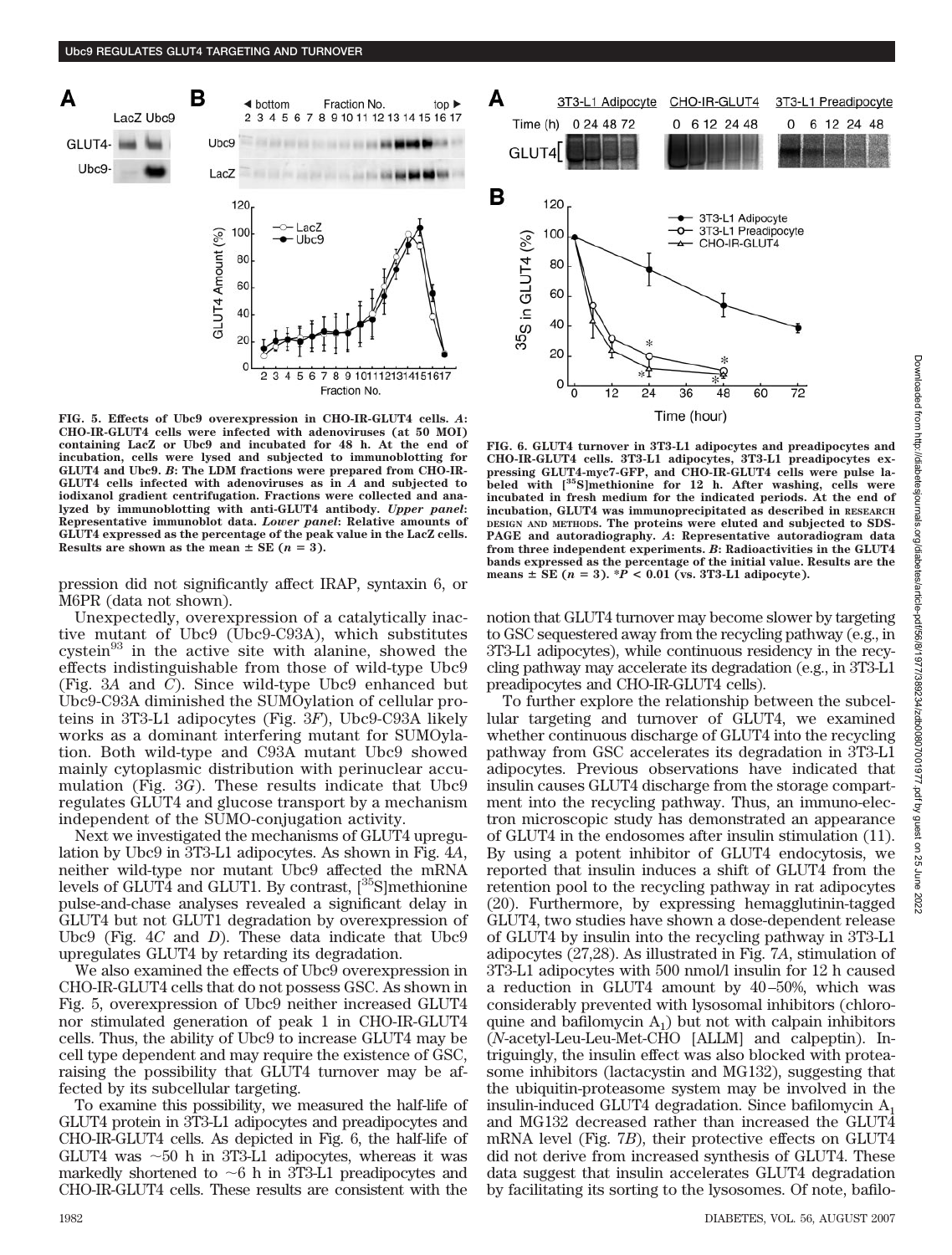

**FIG. 7. Effects on chronic insulin stimulation on GLUT4.** *A***: 3T3-L1 adipocytes were stimulated with or without insulin (500 nmol/l) for 12 h in the absence or presence of chloroquine (10 mol/l), lactacystin (10 mol/l), MG132 (20 mol/l), ALLM (10 mol/l), calpeptin (10 mol/l), or bafilomycin A1 (800 nmol/l). Then, cells were lysed and subjected to immunoblotting with anti-GLUT4 antibody. AL, ALLM; Baf, bafilomycin A1;** Cal, calpeptin; CQ, chloroquine; Lac, lactacystin; MG, MG132. *B*: Effects of bafilomycinA, or MG132 on the GLUT4 mRNA level. 3T3-L1 adipocytes **were treated with bafilomycin A1 (Baf) (800 nmol/l) or MG132 (20 mol/l) for 12 h in the absence or presence of 500 nmol/l insulin, and mRNA** level of GLUT4 was measured by real-time RT-PCR. Results are shown as the means  $\pm$  SE ( $n = 4$ ).  $^*P < 0.01;$   $^{**P} < 0.001$  (vs. control values for **minus or plus insulin).** *C***: Effects of Ubc9 overexpression on GLUT4 downregulation by chronic insulin stimulation. 3T3-L1 adipocytes were infected with adenoviruses containing LacZ or Ubc9 (at 50 MOI) and incubated for 36 h before stimulation with 500 nmol/l insulin for 12 h. At the end of incubation, cells were lysed and subjected to immunoblotting for GLUT4.** *Upper panel***: Representative immunoblot data.** *Lower panel***:** Relative amounts of GLUT4 expressed as the percentage of the initial value. Results are the means  $\pm$  SE ( $n = 4$ ). \* $P < 0.01$  (vs. plus insulin value **in LacZ cells).** *D***: Iodixanol gradient analysis of the GLUT4 distribution. 3T3-L1 adipocytes were infected with adenoviruses containing LacZ or Ubc9 and incubated as in** *B* **before stimulation without or with insulin (500 nmol/l) for 12 h. Then cells were serum starved for 3 h before homogenization and the LDM fractions prepared. The LDM fractions were separated by iodixanol gradient centrifugation. Fractions were collected from the bottom of the gradient and immunoblotted with anti-GLUT4 antibody.** *Upper panel***: Immunoblot data.** *Lower panel***: Relative amounts of GLUT4 expressed as the percentage of the peak value of peak 2 in the control (LacZ) cells.**

mycin  $A_1$  had an insignificant effect on GLUT4 in the basal cells (Fig. 7*A*), suggesting that lysosomal sorting of GLUT4 may not efficiently take place without insulin. Ubc9 overexpression significantly antagonized the insulin-induced GLUT4 downregulation (Fig. 7*C*).

Chronic insulin stimulation also causes a depletion of GLUT4 in GSC in adipocytes (29). Thus, we examined the effect of Ubc9 overexpression on the GLUT4 distribution in 3T3-L1 adipocytes stimulated with insulin for 12 h. While GLUT4 was decreased in all of the fractions in control cells, the reduction was more prominent in peak 1 than 2 (Fig. 7*D*), which was partially prevented by Ubc9 overexpression.

Finally, we depleted Ubc9 by using siRNA in 3T3-L1 adipocytes. As shown in Fig. 8*A*, Ubc9 knockdown decreased GLUT4 by  $\sim$  50%, which was accompanied by its depletion in GSC (Fig. 8*B*), and accelerated GLUT4 degradation (Fig. 8*C*), while IRAP was less affected (by 20%). Intriguingly, Ubc9 knockdown also reduced the TGNresident proteins such as sortilin, syntaxin 6, and M6PR but did not affect the endosomal recycling proteins (GLUT1 and the transferrin receptor), suggesting that Ubc9 may regulate the fate of TGN-derived vesicles (see DISCUSSION). Ubc9 knockdown attenuated the insulinresponsive glucose transport by  $\sim$ 35% (Fig. 8*D*).

# **DISCUSSION**

The present study unveiled a novel regulatory mechanism of the insulin sensitivity of glucose transport in adipocyte. First, Ubc9 is a pivotal regulator of the subcellular targeting and turnover of GLUT4. This was shown by modulating the Ubc9 expression level in 3T3-L1 adipocytes. Overexpression of Ubc9 increased GLUT4 by retarding its degradation and promoted its targeting to GSC, both of which in concert potentiated the insulin responsiveness of glucose transport. By contrast, knockdown of Ubc9 produced the opposite effects. Neither overexpression nor knockdown of Ubc9 affected the amount of GLUT1, another glucose transporter isoform expressed in 3T3-L1 adipocytes. Thus, Ubc9 regulates the insulin responsiveness of glucose transport mainly through modulation of the amount and subcellular targeting of GLUT4. Additionally, Ubc9 overexpression antagonized the downregulation and aberrant targeting of GLUT4 induced by chronic insulin stimulation in 3T3-L1 adipocytes. Thus, Ubc9 plays a critical role under the physiological and pathological conditions.

While Ubc9 shows apparently dual effects on GLUT4 turnover and targeting, these two effects may relate to each other. Since inhibition of GLUT4 degradation with bafilomycin  $A_1$  or MG132 did not promote GLUT4 targeting to GSC (our unpublished observation), inhibition of GLUT4 degradation would not be the primary mechanism of the Ubc9 action. Alternatively, we speculate that Ubc9 may primarily promote GLUT4 targeting to GSC, which causes retardation of GLUT4 degradation (see below).

Another intriguing finding is that the turnover of GLUT4 seems to be dependent on its subcellular targeting. First, the alterations of GLUT4 targeting to GSC by Ubc9 overexpression or knockdown were accompanied with the changes in the turnover rate of GLUT4 in 3T3-L1 adipocytes. Second, insulin-induced continuous discharge of GLUT4 into the recycling pathway resulted in a downregu-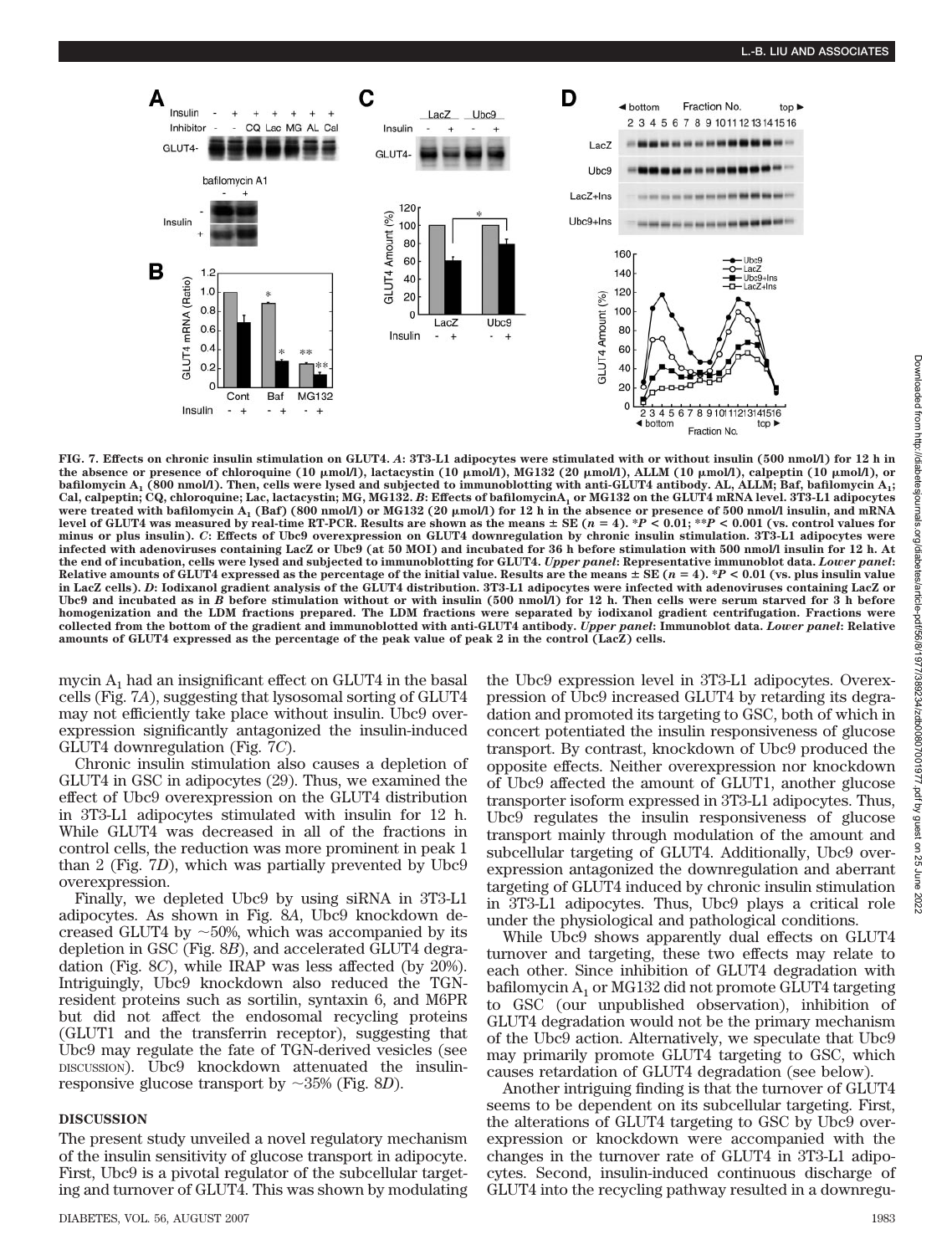

**FIG. 8. Effects of Ubc9 knockdown in 3T3-L1 adipocytes.** *A***: Effects of Ubc9knockdown on various proteins. Differentiated 3T3-L1 adipocytes were transfected with nonsilencing (control) or silencing (Ubc9) siRNA and incubated for 48 h. Then, cells were lysed and subjected to immunoblotting** for the indicated proteins. The relative amounts of GLUT4 were shown in the lower bar graph. Results are shown as the means  $\pm$  SE ( $n=3$ ).  $^{\ast}P$  < **0.01. TfR, the transferring receptor; M6PR, the cation-dependent mannose-6-phosphate receptor.** *B***: Iodixanol gradient analysis of GLUT4 distribution in Ubc9-depleted adipocytes. The LDM fractions were obtained from 3T3-L1 adipocytes transfected with siRNA as in** *A* **and were separated by iodixanol gradient centrifugation. Fractions were collected from the bottom of the gradient and subjected to immunoblotting for GLUT4.** *C***: 3T3-L1 adipocytes were transfected with siRNA as in** *A* **and incubated for 24 h, followed by labeling with [35S]methionine for 12 h. The cells were then incubated in fresh medium for the indicated periods. At the end of incubation, cells were lysed and GLUT4 immunoprecipitated before SDS-PAGE and autoradiography as described in RESEARCH DESIGN AND METHODS.** *Left panel***: Representative immunoblot data.** *Right panel***:** Relative radioactivity in the GLUT4 bands expressed as the percentage of the initial value. Results are the mean  $\pm$  SE ( $n=4$ ). \* $P < 0.05;$  \*\* $P <$ **0.01 (vs. control).** *D***: The glucose transport activity in Ubc9-depleted adipocytes. 3T3-L1 adipocytes transfected with siRNA for 48 h as in** *A* **were further incubated in serum-free medium for 3 h before stimulation without or with 100 nmol/l insulin for 30 min, then the glucose transport activity was measured. Results are the means**  $\pm$  SE ( $n = 6$ ). \**P* < 0.01 (vs. plus insulin value in control cells).

lation of the transporter. Third, GLUT4 turnover was markedly accelerated in 3T3-L1 preadipocytes and CHO-IR-GLUT4 cells compared with 3T3-L1 adipocytes. In those cell types, GLUT4 is localized predominantly to the recycling pathway for lack of GSC. These observations are consistent with a model that continuous residency of GLUT4 in the recycling pathway accelerates its degradation by facilitated sorting to the lysosomes, while sequestration of the transporter in GSC from the recycling pathway retards its degradation. In agreement with our observations, Shi and Kandror (18) have recently reported that sortilin-promoted formation of GLUT4 storage vesicles markedly increases the stability of GLUT4 protein. Taking into account that the subcellular distribution GLUT4 changes more dynamically than GLUT1 with a variety of stimuli (e.g., insulin), GLUT4 turnover may be more vigorously affected by alteration in the subcellular localization than GLUT1. In fact, continuous stimulation with insulin of 3T3-L1 adipocytes reduced the half-life of GLUT4 from 50 to 15.5 h, while its effect on that of GLUT1 was less significant (from 19 to 15.5 h) (30).

Several questions remain to be answered as to the mechanisms by which Ubc9 regulates GLUT4 targeting and turnover. Since wild-type and the catalytically inactive mutant Ubc9 showed indistinguishable effects on GLUT4, Ubc9 would regulate GLUT4 targeting and turnover by a mechanism other than SUMOylation. The observations also contradict the idea that Ubc9 exerts the effects by SUMOylation of GLUT4 itself (19,31). Since knockdown of Ubc9 produced effects opposite to those of its overexpression, Ubc9 may regulate GLUT4 targeting through interaction with a putative target molecule(s).

The target molecule(s) of Ubc9 is unknown but may be among GLUT4 itself, GLUT4-associated molecules, or the components of the GLUT4 sorting machineries. While Ubc9 was previously reported to interact with a highly conserved sequence in the carboxyl-terminal domain of GLUT4 by the yeast two-hybrid system (19), this interaction is not specific to GLUT4 and has not been proved in the cellular level. Thus, although we do not preclude the possibility that Ubc9 may regulate GLUT4 sorting through the interaction with the transporter, the physiological significance of this interaction has yet to be investigated. On the other hand, Lalioti et al. (31) reported the dileucine  $(L^{489}L^{490})$  motif-dependent interaction of GLUT4 with Daxx, a Fas binding protein, which also interacts with Ubc9. Since the GLUT4 interacting region and the Ubc9 interacting region of Daxx considerably overlap (amino acid residues 661–740 and 625–740, respectively), it is an intriguing possibility that Ubc9 may regulate GLUT4 trafficking by modifying the interaction of Daxx with GLUT4.

Alternatively, Ubc9 may interact with the sorting ma-